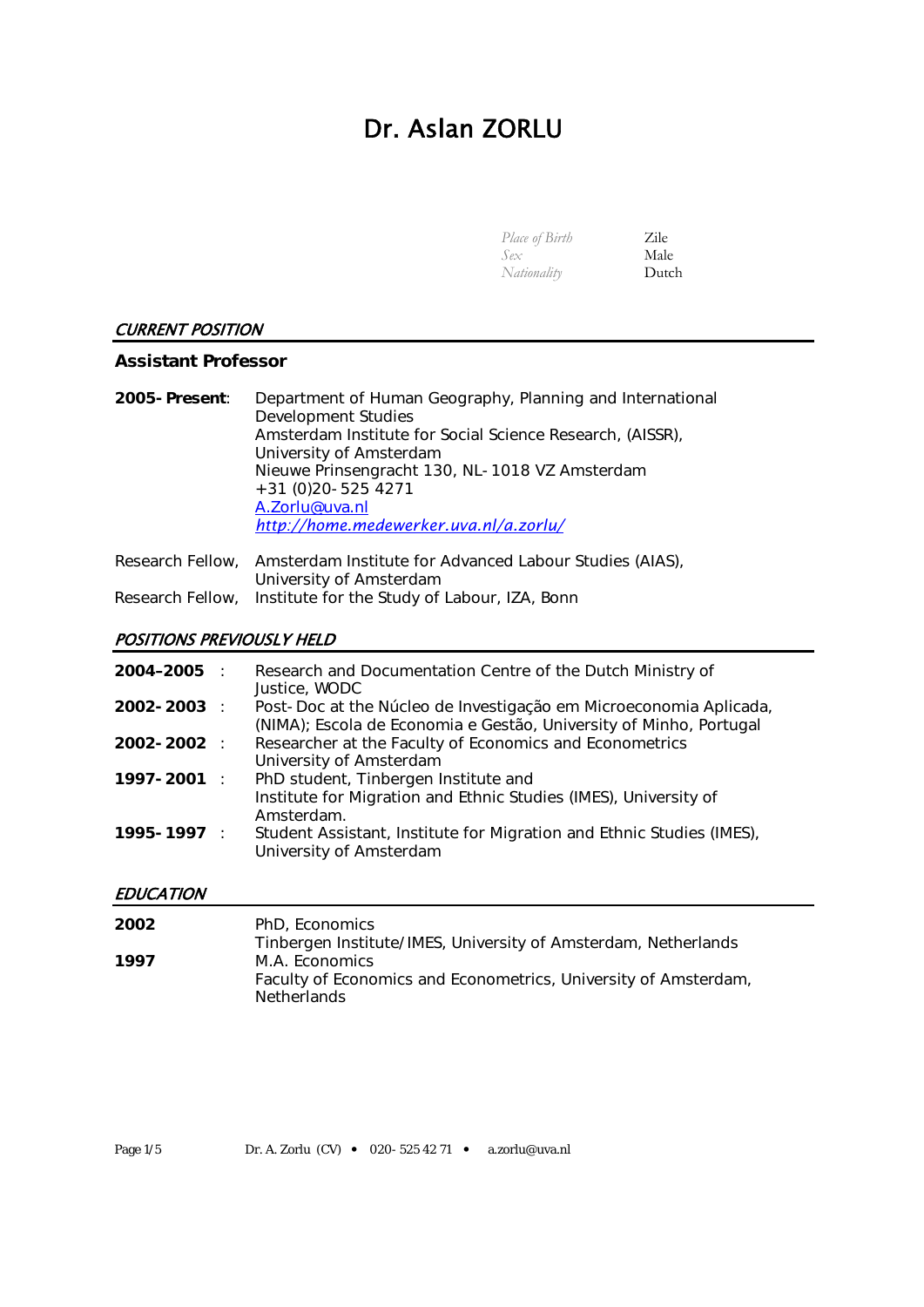# Research Fields

Economics of migration **Microeconometrics** Dynamics of ethnic residential segregation Neigbourhood effects

## PUBLICATIONS IN REFEREED JOURNALS AND BOOKS

- Zorlu,A. & C.H. Mulder (forthcoming). Ethnic differences in leaving home: timing and pathways. *Demography*
- Zorlu,A. & C.H. Mulder (2010). Location choices of migrant nest-leavers: spatial assimilation or continued segregation? *Advances in Life Course Research*
- Zorlu, A & J. Latten (2009). Ethnic sorting in the Netherlands. *Urban Studies,* 46, 9, 1899-1923
- Zorlu, A. (2009). Ethnic differences in spatial mobility: The impact of family ties. *Population, Space and Place,* 15, 323-342
- Hartog, J. & A. Zorlu (2009). Ethnic segregation in the Netherlands. An analysis at neighbourhood level. *International Journal of Manpower* , 30, ½, 15-25
- Hartog, J. & A. Zorlu (2009). How Important Is Homeland Education for Refugees' Economic Position in The Netherlands? *Journal of Population Economics,* 22, 1, 219- 246
- Zorlu, A. & C.M. Mulder (2008). Initial and Subsequent Location Choices of Immigrants to the Netherlands. *Regional Studies*, 42, 2 245-264
- Michielin, F., C.H. Mulder and A.Zorlu (2008). Distance to parents and geographical mobility. *Population, Space and Place,* 14, 327-345
- Bijl, R., A. Zorlu, R. Jennissen and M. Blom (2008). The integration of immigrants in the Netherlands monitored over time: trend and cohort analyses. In C. Bonifazi et al. (eds). International migration in Europe. New trends and methods of analysis. IMESCOE Research. Amsterdam University Press
- Zorlu A. & J. Hartog (2005). The effect of immigration on wages in three European countries. *Journal of Population Economics,* 18, 113-151
- Zorlu, A. (2002). *Absorption of immigrants in European labour markets. The Netherlands, United Kingdom and Norway. Dissertation: University of Amsterdam*, Tinbergen Institute Research Series, 279
- Zorlu A. & Hartog, J. (2002). Migration and immigrants: The case of the Netherlands. In R. Rotte and P. Stein (Eds) *Migration Policy and the Economy: International experiences,* Munchen: Hans Seidel Stiftung
- Raes, S, J. Rath, M. Dreef, A. Kumcu, F. Reil & A. Zorlu (2002). Amsterdam: Stitched Up. In J. Rath (ed.) *Unraveling the Rag Trade. Immigrant Entrepreneurship in Seven World Cities.* Oxford: Berg Publishers
- Hartog, J. & A. Zorlu (1999). Turkish Clothing in Amsterdam: The rise and fall of a perfectly competitive labour market. *De Economist* 147, 2, 151-182
- Zorlu, A (1998). Goedkope arbeid als wondermiddel? De rekrutering van personeel in de Turkse confectie-industrie in Amsterdam. In: J. Rath and R. Kloosterman (eds.). *Rijp & Groen: Het zelfstandig ondernemerschap van immigranten in Nederland*. Amsterdam: Het Spinhuis

Page  $2/5$  Dr. A. Zorlu (CV)  $\bullet$  020-525 42 71  $\bullet$  a.zorlu@uva.nl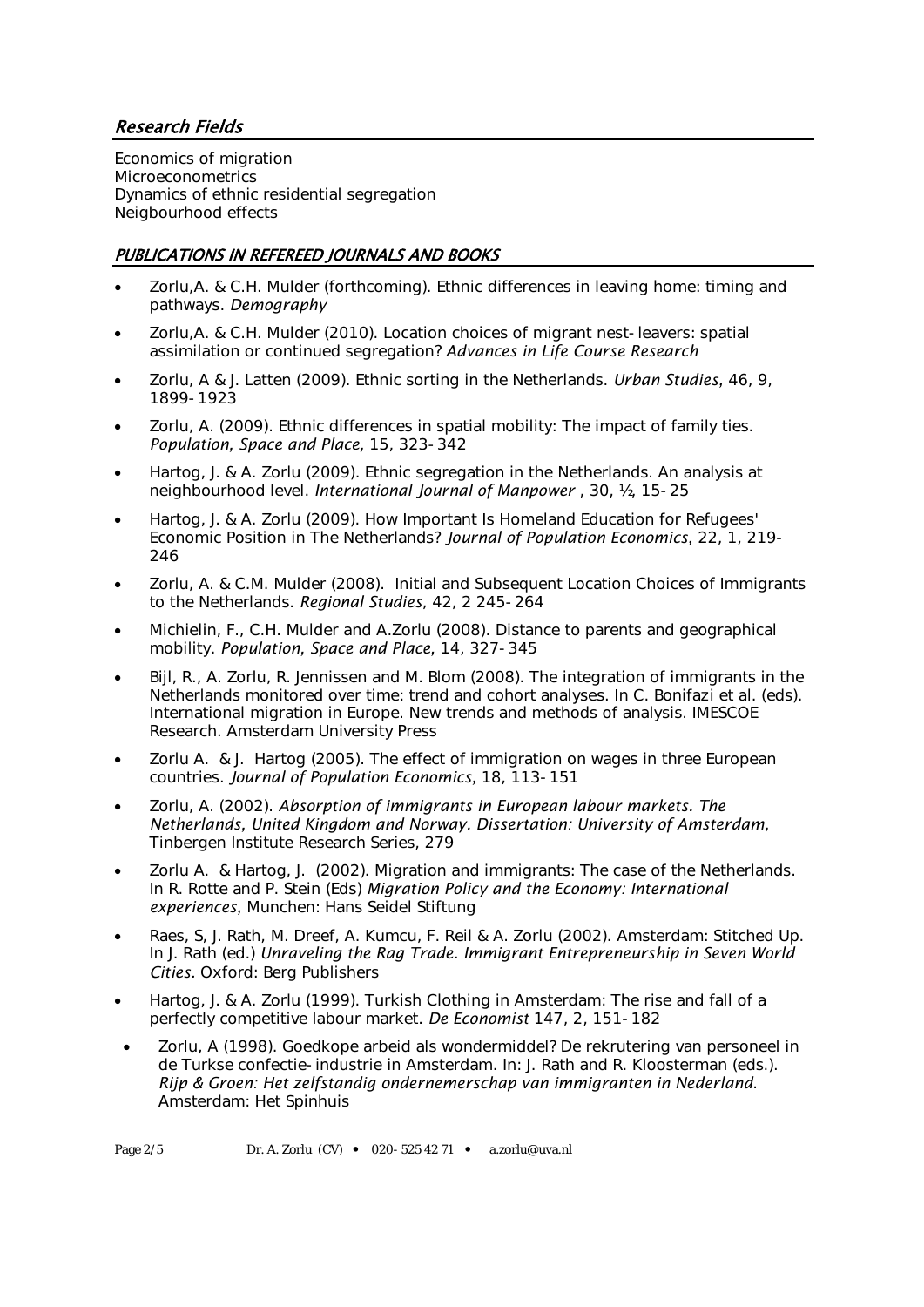#### WORKING PAPERS

- Zorlu, A. & J. Hartog (2008). Employment assimilation of immigrants in the Netherlands: catching up and the irrelevance of education. IZA Discussion paper No. 3534
- Zorlu, A. (2008). Who leaves the city? The influence of ethnic segregation and family ties. IZA Discussion paper No. 3155
- Zorlu, A. (2007). Struggling for a proper job. Recent immigrants in the Netherlands. AIAS Working Paper WP 64
- Zorlu, A. and J. Latten (2007). Ethnic Sorting in the Netherlands. IZA Discussion paper No. 3155
- Zorlu, A. & C.M. Mulder (2007). Initial and Subsequent Location Choices of Immigrants to the Netherlands. IZA Discussion paper No. 3636
- Hartog, J. & A. Zorlu (2005). How Important Is Homeland Education for Refugees' Economic Position in The Netherlands? IZA Discussion paper 1753
- Hartog, J. & A. Zorlu (2003). Economische effecten van immigratie. Ontwikkeling van een data bestand en eerste analyses. Onderzoek in opdracht van Ministerie van Financiën. University of Amsterdam, *AIAS Working Paper 04/26*
- Wetzels, C. & A. Zorlu (2003). Wage effects of motherhood. A double selection approach. *NIMA working paper*, Universidada do Minho.
- Zorlu, A. (2003). Labour market competition between native Dutch and ethnic minorities. *NIMA working paper*, Universidada do Minho
- Zorlu A. & Hartog, J. (2002). The effect of immigration on wages in three European countries. IZA Discussion paper 642 and NIMA working paper, Universidada do Minho.
- Zorlu, A. (2002). *Ethnic and Gender Wage Differentials*. University of Amsterdam AIAS Research Report 13
- Zorlu A. & Hartog, J. (2001). Migration and immigrants: The case of the Netherlands. *Tinbergen Institute Discussion Paper,* TI 2001-042/3
- Zorlu, A. & J. Hartog (2000). The effect of immigration on native earnings. *Tinbergen Institute Discussion Paper,* TI 2000-015/3.
- Zorlu, A. (2000). Ethnic minorities in the UK: Burden or benefit? *ISER working paper 2000-10*. Colchester: University of Essex.
- Hartog, J. & A. Zorlu (1998). Turkish Confection in Amsterdam: The rise and fall of a perfectly competitive labour market. *Tinbergen Institute Discussion Paper*, TI 98- 044/3.

## PUBLICATIONS IN NATIONAL JOURNALS AND OUTLETS

- Zorlu, A. & Latten, J. (2010). Selectieve verhuispatronen van autochtonen en allochtonen en de rol van voorkeuren. *Bevolkingstrends*, 58(1), 32-38
- Mulder C.H. en A. Zorlu (2008). Locatiekeuze van immigranten bij binnenkomst en in de vier jaar daarna, *Bevolkingstrends,* 2008-III CBS Voorburg/Heerlen
- Ooijevaar, J. en A. Zorlu (2008). Studieprestaties van immigranten in het hoger onderwijs. *Dynamiek in Statistiek. Nieuwe cijfers over de sociaaleconomische levensloop*, CBS Voorburg/Heerlen

Page  $3/5$  Dr. A. Zorlu (CV)  $\bullet$  020-525 42 71  $\bullet$  a.zorlu@uva.nl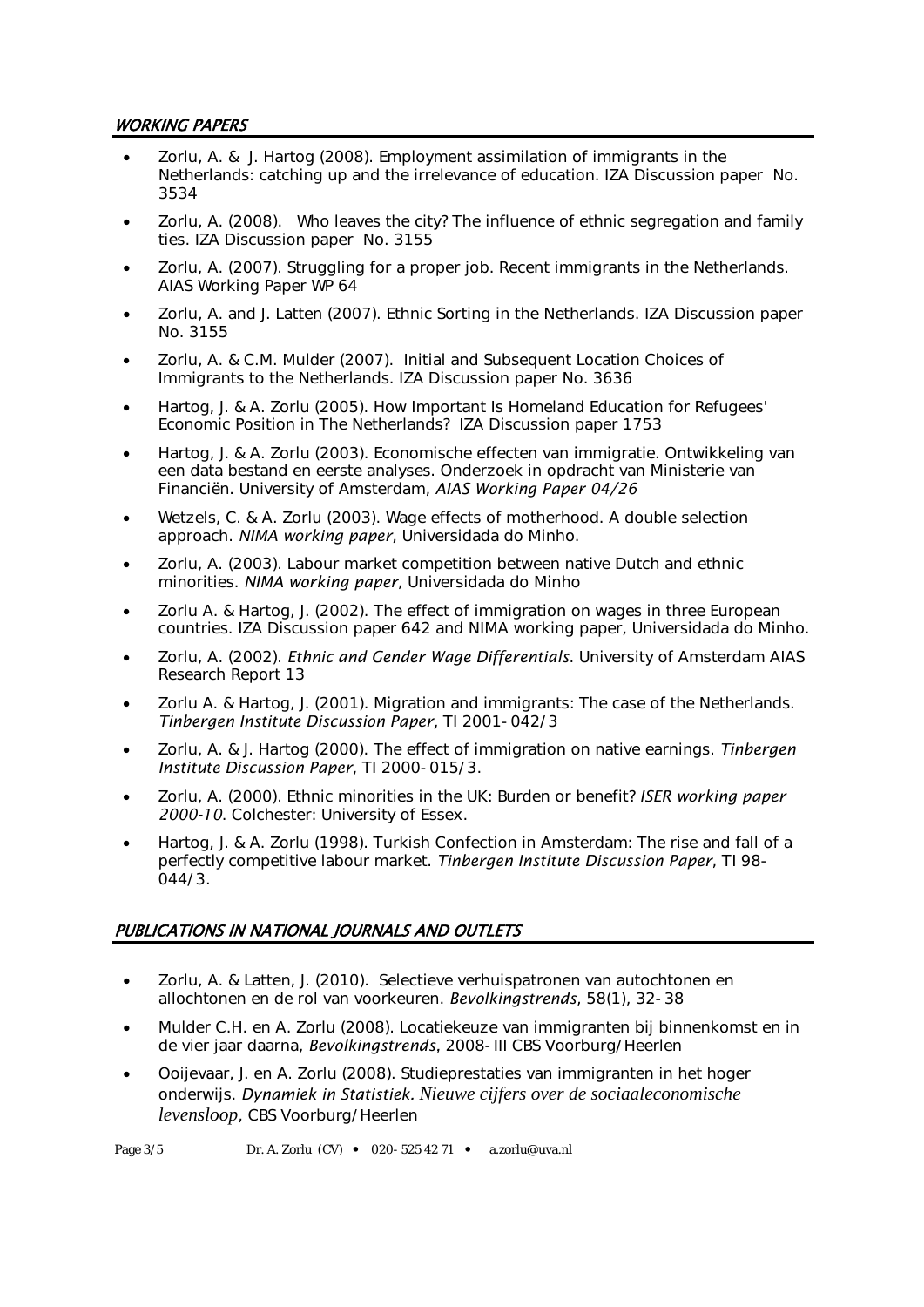- Hartog J. en A. Zorlu (2008). Integratie niet beter voor hoger opgeleide immigranten (www.mejudice.nl/node/48)
- Zorlu, A. (2006). Determinanten van de vruchtbaarheid onder allochtone vrouwen. *Bevolkingstrends*, 2006-III, CBS Voorburg/Heerlen, 2006, p. 14-18
- Bijl, R.V., Zorlu, A., Rijn, A.S. van, Jennissen, R.P.W., Blom, M. (2005). Integratiekaart 2005; de maatschappelijke integratie van migranten in de tijd gevolgd: trend- en cohortanalyses. WODC Cahiers 2005-16, Ministerie van Justitie
- Zorlu, A, & A. van Rijn (2005). Inburgering. In: *Jaarrapport Integratie 2005.* Den Haag: Sociaal en Cultureel Planbureau
- Zorlu, A, & T. Traag (2005). Opleidingsniveau en Taalvaardigheid. In: *Jaarrapport Integratie 2005.* Den Haag: Sociaal en Cultureel Planbureau
- Garssen, J, & A. Zorlu (2005). Demografie. In: *Jaarrapport Integratie 2005.* Den Haag: Sociaal en Cultureel Planbureau
- Rijn, A. van & A. Zorlu (2005). Jongeren en criminaliteit. In: *Jaarrapport Integratie 2005.* Den Haag: Sociaal en Cultureel Planbureau
- Sprangers, A., H. Nicolaas, A. Zorlu en J. Hartog (2005). Vluchtelingen en gezinsmigranten vinden moeilijker werk, *Sociaal-economische Trends*, Den Haag: CBS
- Zorlu, A. en M. Blom (2005). Multivariate analyses. In M.Blom, Oudhof, J., Bijl, R.V. (Reds): Verdacht van criminaliteit: allochtonen en autochtonen nader bekeken, WODC Cahiers 2005-2, Ministerie van Justitie
- Nicolaas, H., A. Sprangers en A Zorlu (2005). Immigranten op de arbeidsmarkt, DEMOS, 21, 3. NIDI, Den Haag.
- Zorlu, A., J. Hartog, A. Sprangers en H. Nicolaas (2004). De Arbeidsmarktpositie van nieuwe immigranten, *Economisch Statistische Berichten (ESB)*, 28 januari 2005, blz. 31-33.
- Rijn, A.S. van, Zorlu, A., Bijl, R.V., Bakker, B.F.M (2004). *De ontwikkeling van een integratiekaart.* WODC Cahiers 2004-9, Ministerie van Justitie.
- Sprangers, A, A Zorlu, J. Hartog en H. Nicolaas (2004), Werk en uitkering van Turkse en Marokkaanse migranten. *Bevolkingstrends*, 2004-III, CBS,Voorburg/Heerlen, 2004, p. 90-96.
- Sprangers, A, A Zorlu, J. Hartog en H. Nicolaas (2004). Vluchtelingen op de arbeidsmarkt. In CBS, *de Nederlandse Economie 2003*, CBS,Voorburg/Heerlen, 2004, p. 178 – 183
- Zorlu, A., J. Hartog, A. Sprangers en H. Nicolaas (2004). Retourmigratiegedrag van recente immigranten, *Economisch Statistische Berichten (ESB)*, 20 augustus 2004, blz.  $402 - 404$ .
- Nicolaas, H, A. Sprangers, A Zorlu, en J. Hartog (2004). Migranten: wie komen, wie gaan terug en wie laten hun gezin overkomen?. *Bevolkingstrends*, 2004-II, CBS,Voorburg/Heerlen, 2004, p. 36 - 42.
- Sprangers, A, A Zorlu, J. Hartog en H. Nicolaas (2004). Immigranten op de arbeidsmarkt, *Bevolkingstrends*, 2004-II, CBS, Voorburg/Heerlen, 2004, p. 45 -53.
- Sprangers, A, A Zorlu, J. Hartog en H. Nicolaas (2004). Immigranten op de arbeidsmarkt, *Sociaal-Economische Trends*, 2004-II, CBS, Voorburg/Heerlen, 2004, p. 27 - 37.
- Sprangers, A en A. Zorlu (2004). Helft asielmigranten heeft binnen vijf jaar werk" in het CBS webmagazine van 12 januari 2004-03-26

Page  $4/5$  Dr. A. Zorlu (CV)  $\bullet$  020-525 42 71  $\bullet$  a.zorlu@uva.nl